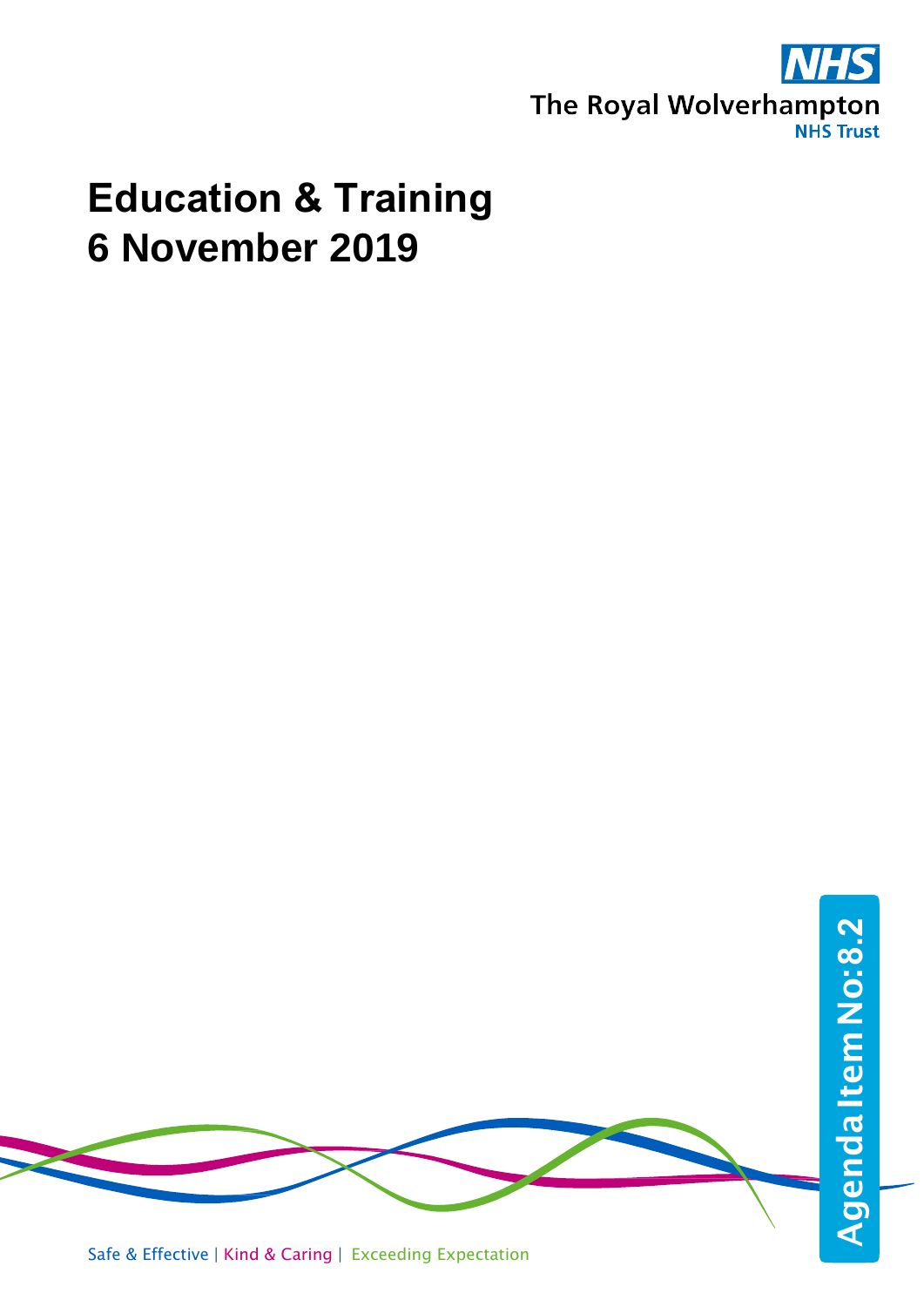**NHS** The Royal Wolverhampton

| <b>Trust Board Report</b>                                      |                                                                                                                                                                                                                                                                                                                                                                                                                                                                                   |  |  |  |  |  |  |
|----------------------------------------------------------------|-----------------------------------------------------------------------------------------------------------------------------------------------------------------------------------------------------------------------------------------------------------------------------------------------------------------------------------------------------------------------------------------------------------------------------------------------------------------------------------|--|--|--|--|--|--|
| <b>Meeting Date:</b>                                           | 6 November 2019                                                                                                                                                                                                                                                                                                                                                                                                                                                                   |  |  |  |  |  |  |
| Title:                                                         | <b>Education &amp; Training</b>                                                                                                                                                                                                                                                                                                                                                                                                                                                   |  |  |  |  |  |  |
| <b>Executive</b><br>Summary:                                   | This report is the bi-annual report to Trust Board describing the activity and<br>achievements relating to the following education services, by faculty;<br><b>Faculty of Postgraduate Education</b><br><b>Faculty of Undergraduate Education</b><br>٠<br><b>Faculty of Education Services</b><br><b>Faculty of Support Services</b><br>Faculty of Leadership & Management<br><b>Faculty of Healthcare Science</b><br>Faculty of Nursing, Midwifery & Allied Health Professionals |  |  |  |  |  |  |
| <b>Action</b><br><b>Requested:</b>                             | <b>Approve</b>                                                                                                                                                                                                                                                                                                                                                                                                                                                                    |  |  |  |  |  |  |
| For the attention<br>of the Board                              |                                                                                                                                                                                                                                                                                                                                                                                                                                                                                   |  |  |  |  |  |  |
| <b>Assure</b>                                                  |                                                                                                                                                                                                                                                                                                                                                                                                                                                                                   |  |  |  |  |  |  |
| <b>Advise</b>                                                  | Nursing, Midwifery and AHPs: Dietetics are continuing to experience<br>difficulty recruiting to senior and junior posts exacerbated now students<br>on placement are not necessarily local to the West Midlands.                                                                                                                                                                                                                                                                  |  |  |  |  |  |  |
| <b>Alert</b>                                                   |                                                                                                                                                                                                                                                                                                                                                                                                                                                                                   |  |  |  |  |  |  |
| <b>Author + Contact</b><br><b>Details:</b>                     | Tel 01902 307999 ext. 6175<br>Email zoe.marsh@nhs.net<br>Zoe Marsh                                                                                                                                                                                                                                                                                                                                                                                                                |  |  |  |  |  |  |
| <b>Links to Trust</b><br><b>Strategic</b><br><b>Objectives</b> | 1. Create a culture of compassion, safety and quality<br>2. Proactively seek opportunities to develop our services<br>4. Attract, retain and develop our staff, and improve employee engagement                                                                                                                                                                                                                                                                                   |  |  |  |  |  |  |
| <b>Resource</b><br>Implications:                               |                                                                                                                                                                                                                                                                                                                                                                                                                                                                                   |  |  |  |  |  |  |
| <b>Report Data</b><br><b>Caveats</b>                           | This is a standard report using the previous month's data.                                                                                                                                                                                                                                                                                                                                                                                                                        |  |  |  |  |  |  |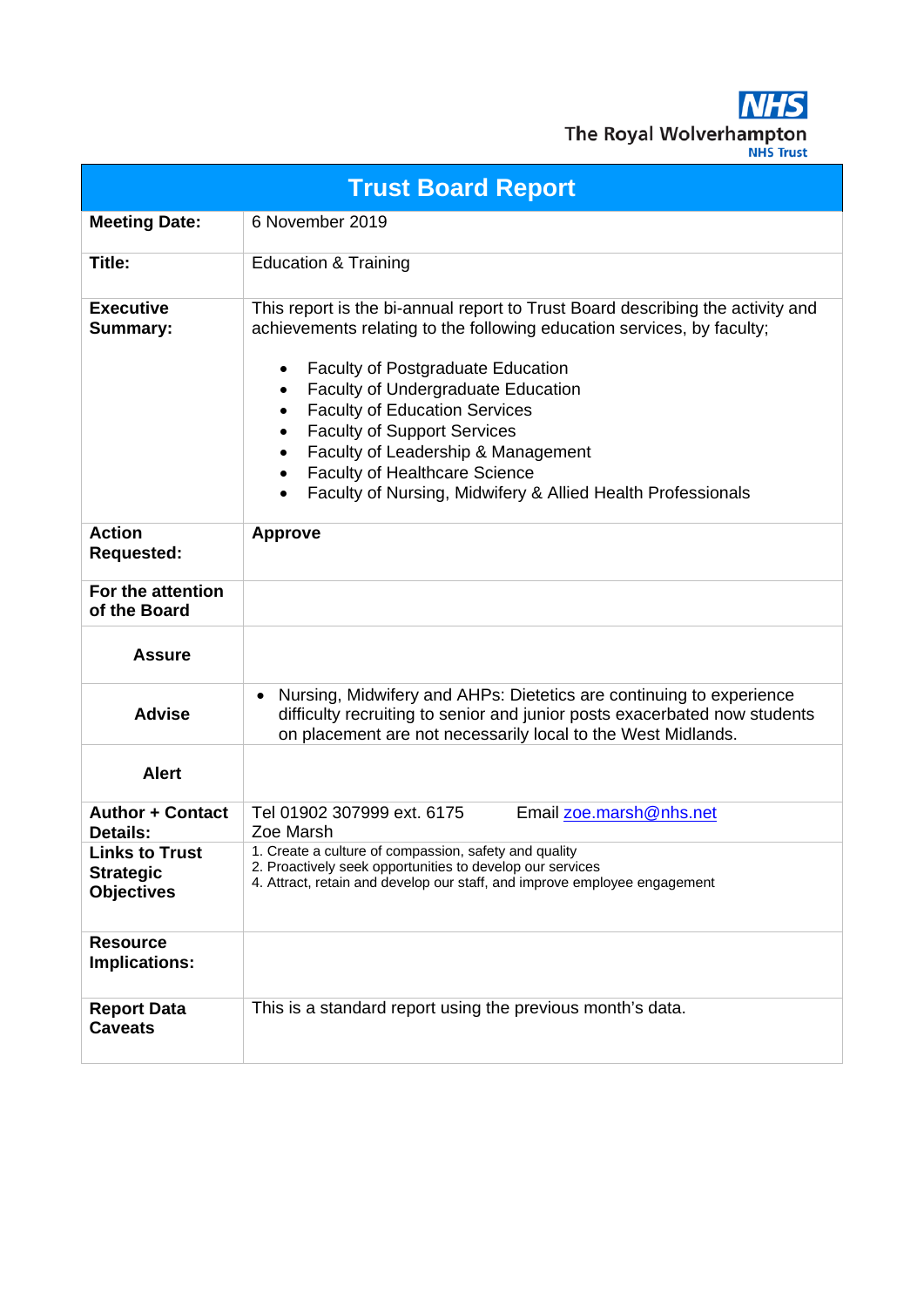| <b>CQC Domains</b>        | <b>Safe:</b> patients, staff and the public are protected from abuse and avoidable harm.                                                                                                                                                                         |  |  |  |
|---------------------------|------------------------------------------------------------------------------------------------------------------------------------------------------------------------------------------------------------------------------------------------------------------|--|--|--|
|                           | <b>Effective:</b> care, treatment and support achieves good outcomes, helping people maintain                                                                                                                                                                    |  |  |  |
|                           | quality of life and is based on the best available evidence.                                                                                                                                                                                                     |  |  |  |
|                           | <b>Caring:</b> staff involve and treat everyone with compassion, kindness, dignity and respect.                                                                                                                                                                  |  |  |  |
|                           | Responsive: services are organised so that they meet people's needs.                                                                                                                                                                                             |  |  |  |
|                           | <b>Well-led:</b> the leadership, management and governance of the organisation make sure it's<br>providing high-quality care that's based around individual needs, that it encourages learning<br>and innovation, and that it promotes an open and fair culture. |  |  |  |
| <b>Equality and</b>       | EIA completed                                                                                                                                                                                                                                                    |  |  |  |
| <b>Diversity Impact</b>   |                                                                                                                                                                                                                                                                  |  |  |  |
| <b>Risks: BAF/TRR</b>     | 2626 - Reduction in national and regional educational funding                                                                                                                                                                                                    |  |  |  |
| <b>Risk: Appetite</b>     |                                                                                                                                                                                                                                                                  |  |  |  |
| <b>Public or Private:</b> | Public                                                                                                                                                                                                                                                           |  |  |  |
| <b>Other formal</b>       | <b>Academy Steering Group</b>                                                                                                                                                                                                                                    |  |  |  |
| bodies involved:          | Workforce & Organisational Development Committee                                                                                                                                                                                                                 |  |  |  |
| <b>References</b>         | The NHS Long Term Plan (NHS England and NHS Improvement, 2019)                                                                                                                                                                                                   |  |  |  |
|                           | Mental Health Act (1983)                                                                                                                                                                                                                                         |  |  |  |
| <b>NHS</b>                | In determining this matter, the Board should have regard to the Core                                                                                                                                                                                             |  |  |  |
| <b>Constitution:</b>      | principles contained in the Constitution of:                                                                                                                                                                                                                     |  |  |  |
|                           | Equality of treatment and access to services                                                                                                                                                                                                                     |  |  |  |
|                           | High standards of excellence and professionalism                                                                                                                                                                                                                 |  |  |  |
|                           | Service user preferences                                                                                                                                                                                                                                         |  |  |  |
|                           | Cross community working                                                                                                                                                                                                                                          |  |  |  |
|                           | <b>Best Value</b>                                                                                                                                                                                                                                                |  |  |  |
|                           | Accountability through local influence and scrutiny                                                                                                                                                                                                              |  |  |  |

#### **Report Details**

## **Faculty of Postgraduate Education**

**Quality Assurance:** Internal Visit Plan – Professor Steed (Clinical Tutor) has produced a schedule of visits agreed by the Medical Education Committee which will commence in November 2019. The visits will be over a 3 year period and will include panel members from other specialties, giving time for areas of good practice to be shared. The first visits will be held in November to the departments of General Surgery, ENT & Care of Elderly.

**Foundation Doctors**: a new cohort of doctors arrived in August 2019. This brings numbers to 58 FY1 doctors and 58 FY2 doctors – the Trust's largest number of trainee's to-date.

**ENT-T&O Cross Cover arrangements** – Foundation doctors have highlighted concerns about cross-cover arrangements around on call between ENT and orthopaedics over several years. Multiple attempts to address this with training and education packages have proved unsatisfactory and therefore the decision has been made to uncouple ENT and T&O on-call. To support this, admissions will go to Dudley between Monday-Thursday and to New Cross Friday- Sunday, where ENT will provide on-call cover from within their existing team. Orthopaedic F2's will only cover orthopaedics admissions and wards.

**Dr Harjinder Kainth** commenced in post August as Chief Registrar for the Trust. Dr Kainth is working closely with the Postgraduate Medical Education team on a number of innovative projects to enhance trainee education and experience.

**Faculty of Undergraduate Education** 

#### **Successful Curriculum Delivery- University of Birmingham (UBMS)**

The UBMS monitoring visit on 12.3.19 has provided the UG academy with positive assurances relating to: student feedback; leadership; input from Clinical Teaching Fellows (CTFs n=7); engagement with senior management and governance; and gave excellent feedback about our undergraduate management team. A number of placements were commended including traditionally pressured environments (Emergency Department and Paediatrics).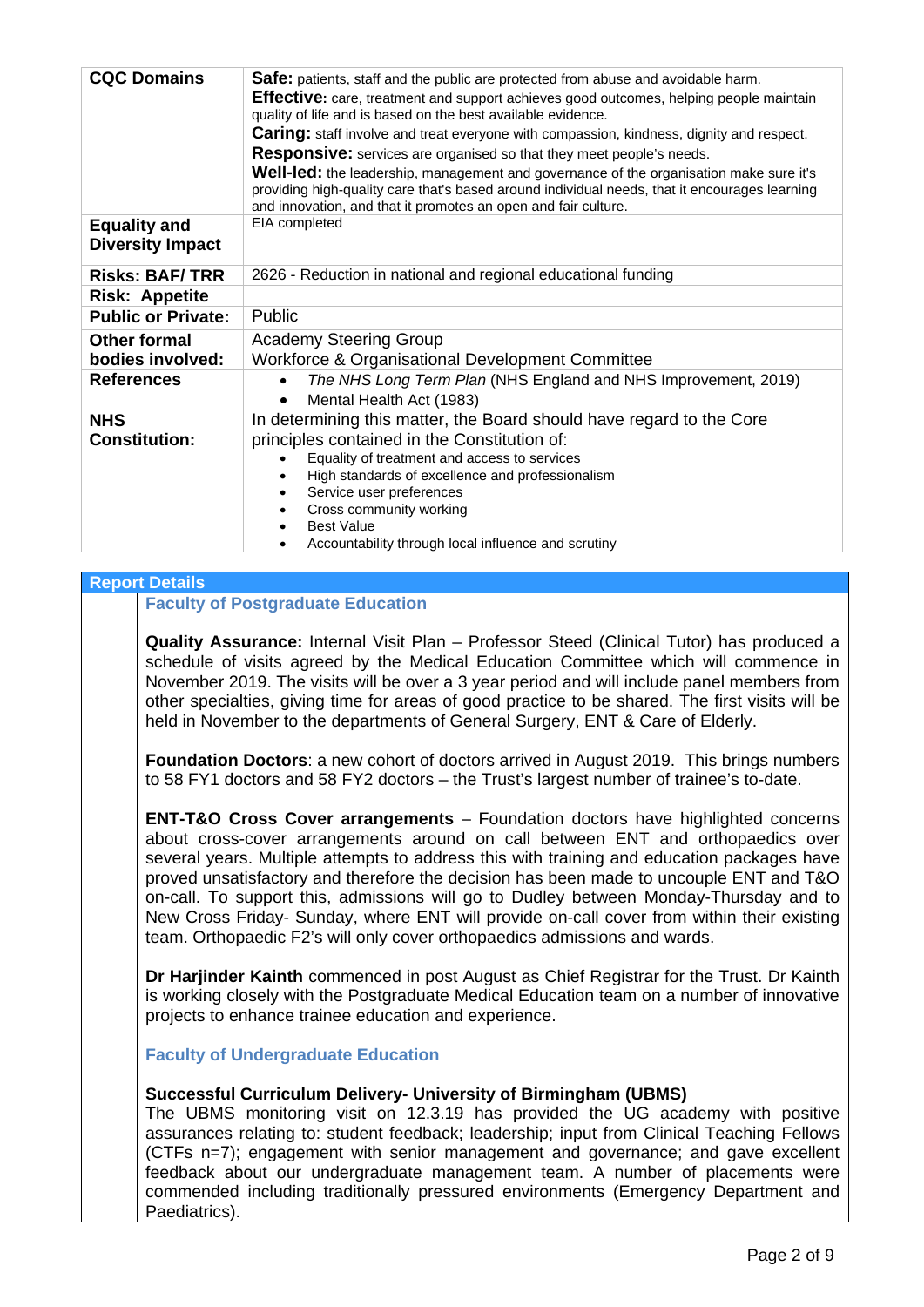The team aim to deliver >70% student satisfaction in all clinical areas, and note ongoing service pressures are being mitigated to the best of our ability. Job planning and monitoring departmental organisational issues will help support consultant teachers, and the Trust will continue to recruit the best Clinical Teaching Fellows.

## **Aston Medical School (AMS) Partnership**

With the support of the Trust board, RWT has committed to partnership with Aston Medical School in 2019, a new medical school, with the intention to have year three student placements beginning in September 2021. This is a large change to student numbers training at RWT, and will see us delivering two different curricula. A project management team is overseeing the educational, logistical, technical, and estates challenges associated with these changes. These students will be funded centrally similar to UBMS students. An undergraduate strategy document has been prepared to address these changes in the context of new GMC requirements and has been produced and distributed to stakeholders. The Dean of Education (Professor Helen Cameron) visited RWT in September 2019, and a dialogue is ongoing between RWT, AMS and its other partnership organisations. No additional funding will be received from AMS to support set up costs; however we have successfully applied for £100K from HEE (non-recurrent funding), awarded October 2019, to support our transition.

#### **Ensuring Safe Newly Qualified Doctors**

Safe effective care is our focus, and all students are monitored during their attachments with oversight from Senior Academy Tutor meetings, and end of placement reviews. An apprenticeship programme for year 5 students is in place to ensure adequate experience for future foundation year doctors. Similar priorities for clinical experience apply throughout the  $3<sup>rd</sup>$  and  $4<sup>th</sup>$  years. Continuous close oversight for issues relating to resilience, mental health and burnout, and innovative teaching practices (e.g. simulated 'bleep days') to help prepare our trainees.

#### **Educational Developments;**

- **New Neurology Students.** In July 2019 neurology students were welcomed to RWT for the first time, with associated rise in tariff payments. This is led by Dr Al-Moyeed who has designed an entirely new placement. This makes the University Hospital Birmingham and RWT sites the only sites delivering neurology education to UBMS.
- **Flexibility and innovation**. The team are utilising West Park and Cannock Chase sites for education in a number of areas. Dr Anshu Sharma has led a successful pilot of students working as support staff in paediatric ED, with the support of the University of Birmingham, which we hope to expand. The award of some dermatology services to another provider (September 19) highlights the need for us to remain flexible and adaptable to change.
- **Technology Enhanced Learning**. A web-based virtual learning environment and app provides the framework for signposting students to learning resources. Developments for interactive learning resources planned for by mid-2020 will address current challenges to timetabling, and educational delivery.
- **Simulation.** The popularity of the SimWard experience at New Cross has resulted in requests from students for more opportunities. As a result all three clinical years have now received double the number of sessions. The undergraduate simulation lead has also implemented the changing curriculum in this area.
- **Multi-professional Working.** The Trust is able to provide good experience of multiprofessional working. The  $3<sup>rd</sup>$  year students complete a nursing attachment, and a Teamwork and Leadership activity presentation. There are monthly Schwartz Rounds and Grand Rounds held in the education centre which students are encouraged to attend. The Undergraduate team encourage integration with the Physician Associate students, and peer to peer learning. Multi-professional simulation experience is used in paediatrics and obstetrics but is difficult to extend further as the SimWard is used to near full capacity.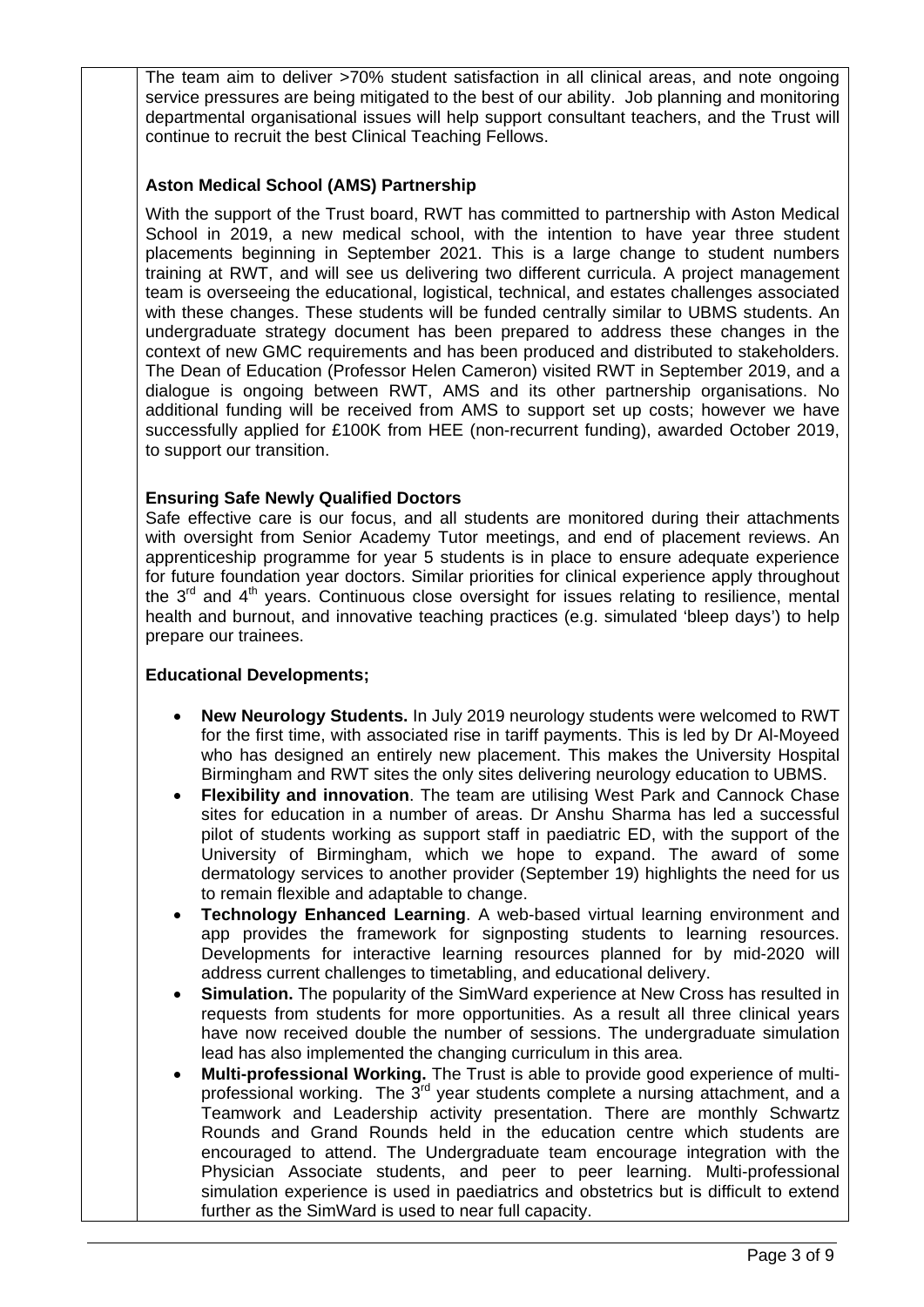## **Academy Structure and Management**

The structure is as follows;

- Dr James Bateman took over as Head of Academy in September 2019 from Professor Paul Rylance.
- Dr Nandini Cherukuri is Head of year 3, and is developing a specific interest in simulation.
- Dr Chris Harriman (Diabetes and Endocrinology) has joined as Head of year 4 (April 19). He has an interest in furthering technology enhanced learning, and overseeing a change in teaching styles to address changes in undergraduate delivery.
- Mr Ben Liu (Colorectal surgery) has joined as Head of year 5 (April 19), providing welcome surgical expertise. Specific educational interests are being developed.
- The Undergraduate team led by Vanessa Edge was recognised by the UBMS team in 2019 as providing a high quality and positively evaluated undergraduate programme
- The team is supported by a high calibre of current teaching fellows  $(n=7)$ . These CTFs are post-FY2 and out-of-programme during ST training. These doctors have a real commitment to a future educational role rather than doctors taking time out from mainstream clinical training. The role of CTFs is still considered an addition to regular consultant teaching.

The Undergraduate team hold monthly team meetings with Head and Deputy Heads of Academies, Medical Education Manager representatives and Undergraduate Managers and Co-ordinator. Regular meetings with finance take place for budget management, and are continuing to review and manage fluctuating student numbers. The team are revising historical directorate funding allocations to reflect teaching delivery and Senior Academic Tutor time in each department.

## **Faculty of Education Services**

## **Mandatory Training**

Based on August 2019 compliance data, the Trust's mandatory generic compliance is at 95.7%, (above the target of 95%). Mandatory specific topic compliance is at 93% (below the target of 95%).

#### **Mental Health**

The team are working closely with the Mental Health Oversight Group to scope the mental health training requirements of staff and developing a rollout plan. The key areas of training identified are as follows;

- De-escalation and break-away
- Mental Health Act (1983) understanding and accepting sections
- Suicide prevention
- Caring for our mental health patients and the supportive documentation

De-escalation and breakaway training is being delivered to priority areas between December to February. ED and AMU staff are in tranche 1 of the rollout, to support staff with incidents relating to violence and aggression.

#### **ESR**

The Trust-wide rollout of the online e-learning module of ESR has now commenced. The full rollout across all directorates and trust sites will take a minimum of 18 months.

The system allows users to complete their e-learning through the system that produces the reports (ESR) which will have the benefit for the end-user of seeing their mandatory training profile update in real-time and will reduce the need for central manual input. The access to reports for managers will be rolled out spring 2020.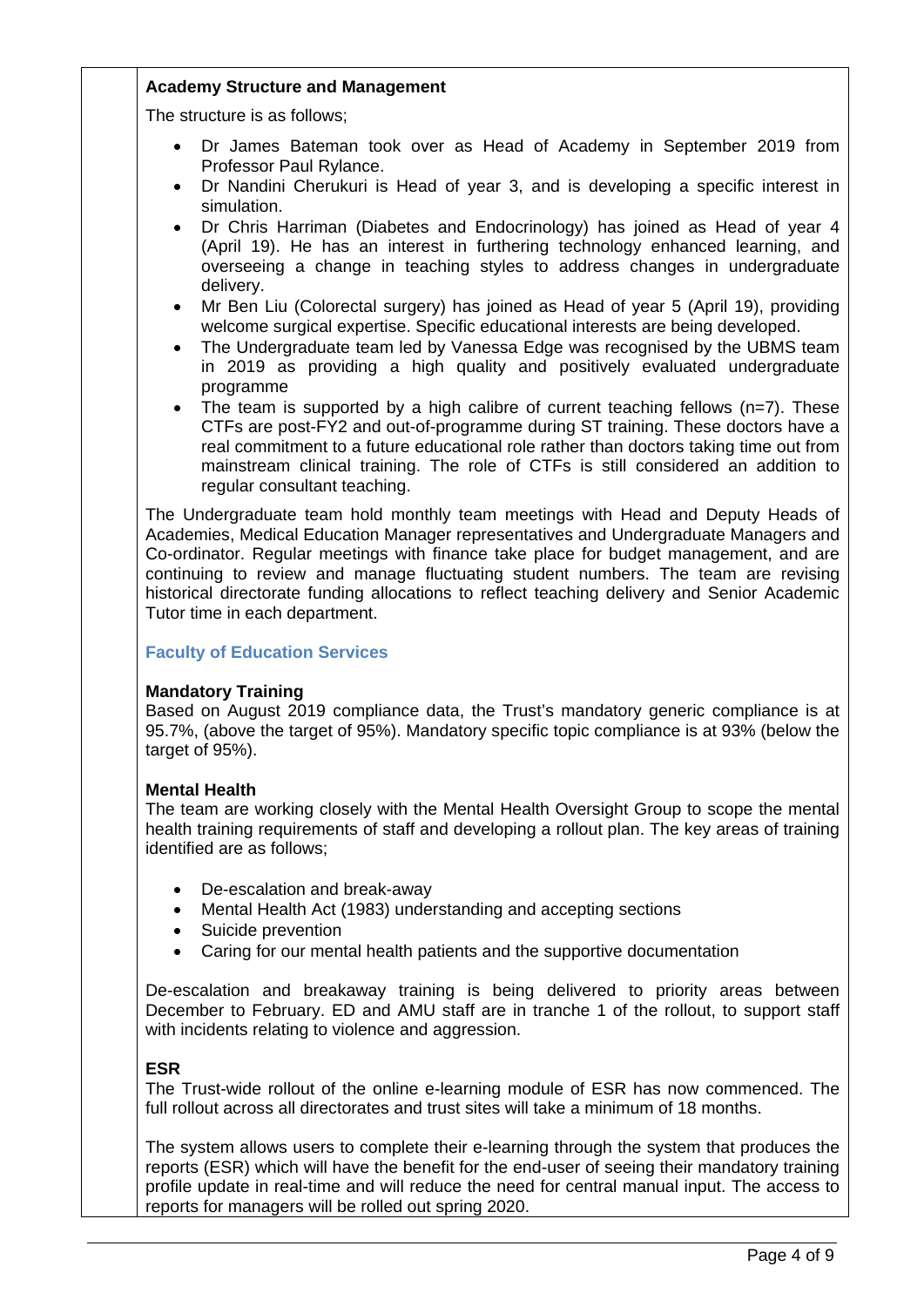#### **Trust Induction**

As part of the re-design of Trust Induction further to the Trust's Mandatory Training CQC action plan, all new starters are now offered to complete their mandatory training prior to arrival via e-learning. This has been running successfully since August 2019.

This initiative now facilitates delivery of Continuous Quality Improvement (CQI) Training, which most staff are now required to complete, in place of attending day 2 of Trust Induction.

#### **Library Services**

#### **Statistics**

Usage of the UpToDate Clinical Decision Support tool remains constant. **18,109** reviews were accessed between April and September compared to 17,576 for the same period in 2018. Average weekly usage equates to 754 reviews used on a weekly basis. To support measurement of impact both a survey and case studies will be developed to identify how and where UpToDate is being used and has been used to improve patient care.

Book loans have declined sharply year on year and this is largely attributable to the fall in books loaned to students. Universities are now able to easily support students off site via access to hundreds of core resources (e-books, e-journals, discovery tools etc) which results in less demand for textbooks whilst on placement.

The Library Service maintains management of core knowledge tools for the organisation including access to core bibliographic databases, 3D Anatomy, BNF, e-journals and ebooks. Access to the tools is via the Open Athens authentication system. As of August 2019 there were **1,594** registered account holders which equates to approximately 20% of the workforce, although anecdotal feedback suggests that there is a lack of awareness of available knowledge resources.

The NHS 5 Year Plan and subsequent reviews and reports have underlined the requirement that decision making should be based upon the highest levels of evidence and that Library and Knowledge Services should be a fulcrum in facilitating this.

#### **Quality and Improvement Outcomes for Library & Knowledge Services**

Health Education England have published new Outcome Standards for Library & Knowledge Services. The focus of the 6 outcomes is on library improvement and has been designed and developed to;

- Drive progress in library and knowledge service improvement, and
- Provide a tool for NHS organisations to ensure that library and knowledge specialists are providing a quality, high performing service that is continually developing and improving to meet the changing evidence and knowledge needs of organisations and individuals.

Within each of the 6 outcomes there are 4 levels which are further sub-divided into "low", "medium" and "high", which measure compliance. A self-assessment exercise will be undertaken in June 2020 and must be accompanied by detailed evidence to support the assessment score.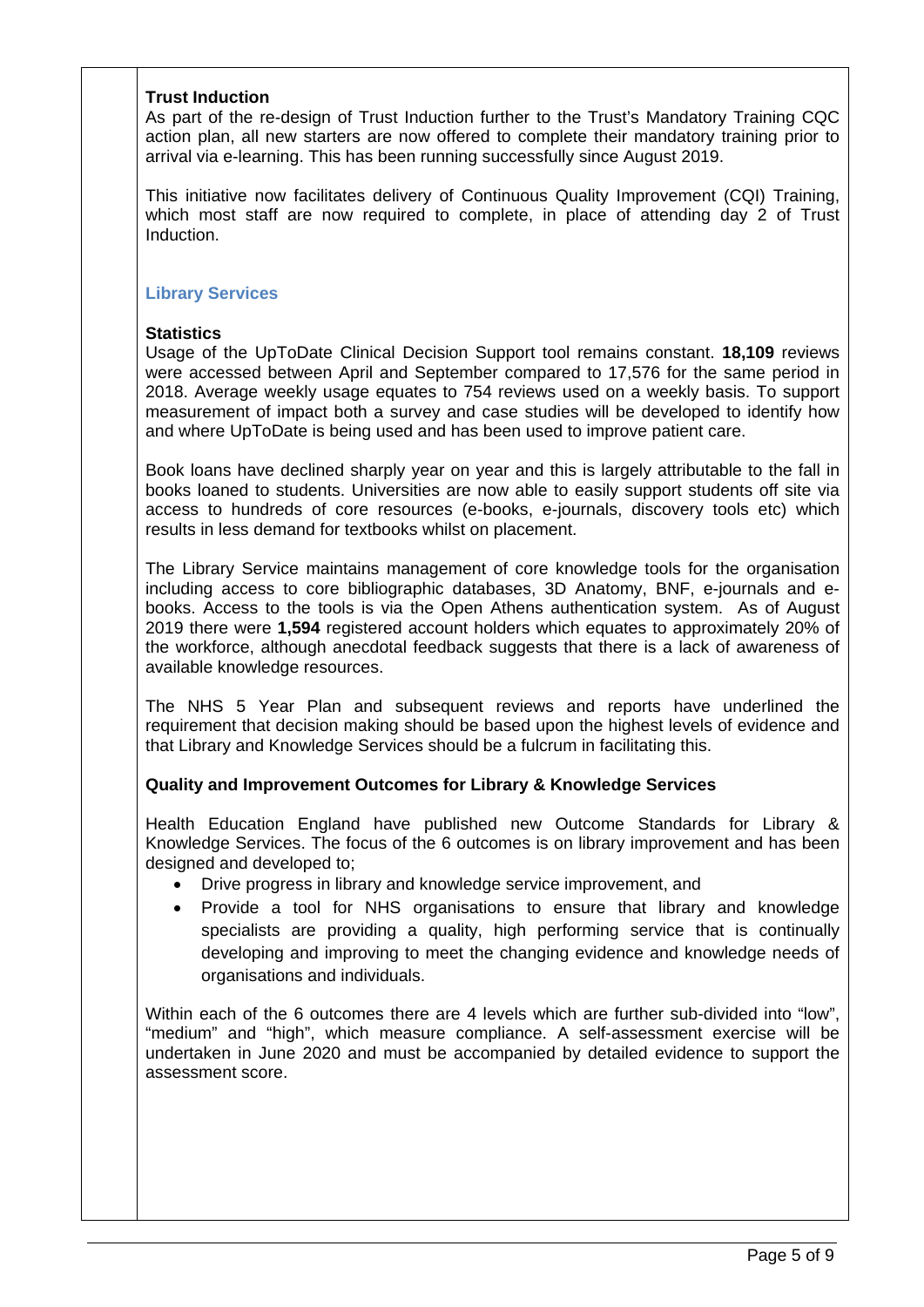The 6 outcomes are;

| 1 All NHS organisations enable their workforce to freely access proactive library and |
|---------------------------------------------------------------------------------------|
| I knowledge services that meet organisational priorities within the framework of      |
| Knowledge for Healthcare                                                              |

- 2 All NHS decision making is underpinned by high quality evidence and knowledge mobilised by skilled library and knowledge specialists
- 3 Library and knowledge specialists identify the knowledge and evidence needs of the workforce in order to deliver effective and proactive services
- 4 All NHS organisations receive library and knowledge services provided by teams with the right skill mix to deliver on organisations and Knowledge for Healthcare priorities
- 5 Library and knowledge specialists improve the quality of library and knowledge services using evidence from research, innovation and good practice
- 6 Library and knowledge specialists demonstrate that their services make a positive impact on healthcare

An action plan is being drawn up following discussions with the HEE Knowledge Services team, and local colleagues to ensure that level 1 is achieved. This will require further discussion with senior management and stakeholders, as the support from and to the Library Service need to be re-enforced. This will be shared with key stakeholders upon completion for comment.

## **Simulation Based Education (SBE)**

There are increasing demands for SBE. This is in part due the interactive and fun nature of the modality but also its inclusion in multiple curricula. At present the team are at full capacity and are being sympathetic towards other inclusive SBE options for expanding the programme such as insitu SBE.

Further work streams have been agreed with HEWM for Return to Work courses and for the new Internal Medicine Training Programme.

The new Foundation SBE curriculum has commenced and is receiving favourable feedback from HEWM and candidates.

#### **Curriculum**

The annual Clinical Skills and Resuscitation curriculum for 2020 will be advertised by November 2019.

## **Faculty of Support Services**

#### **Apprenticeships**

Following the 'Deep Dive Apprenticeship Review' a few areas to address were identified and actions required were planned/achieved as follows;

- A) Levy usage is monitored and reported monthly through the Faculty and Academy Steering Group (ASG) routes. Finance and Work Based Learning have developed a process to monitor the expiry of funds at a more granular level so that the organisation has more accurate and timely data to hand.
- B) Recruitment / Conversion of vacancies: Plan to raise the profile of apprenticeships with a communication drive, engage with divisions/departments/VCP panels, rolling programme of new things to keep the apprenticeships fresh, manned stands/drop in sessions in each of our hospitals.
- C) Working with more training providers to widen the portfolio of apprenticeships on offer and to make best use of our levy.
- D) Working with our neighbours in the region to develop apprenticeships cohorts to encourage more numbers/uptake and help the more specialist directorates with their recruitment issues e.g. Podiatry, Physiotherapy.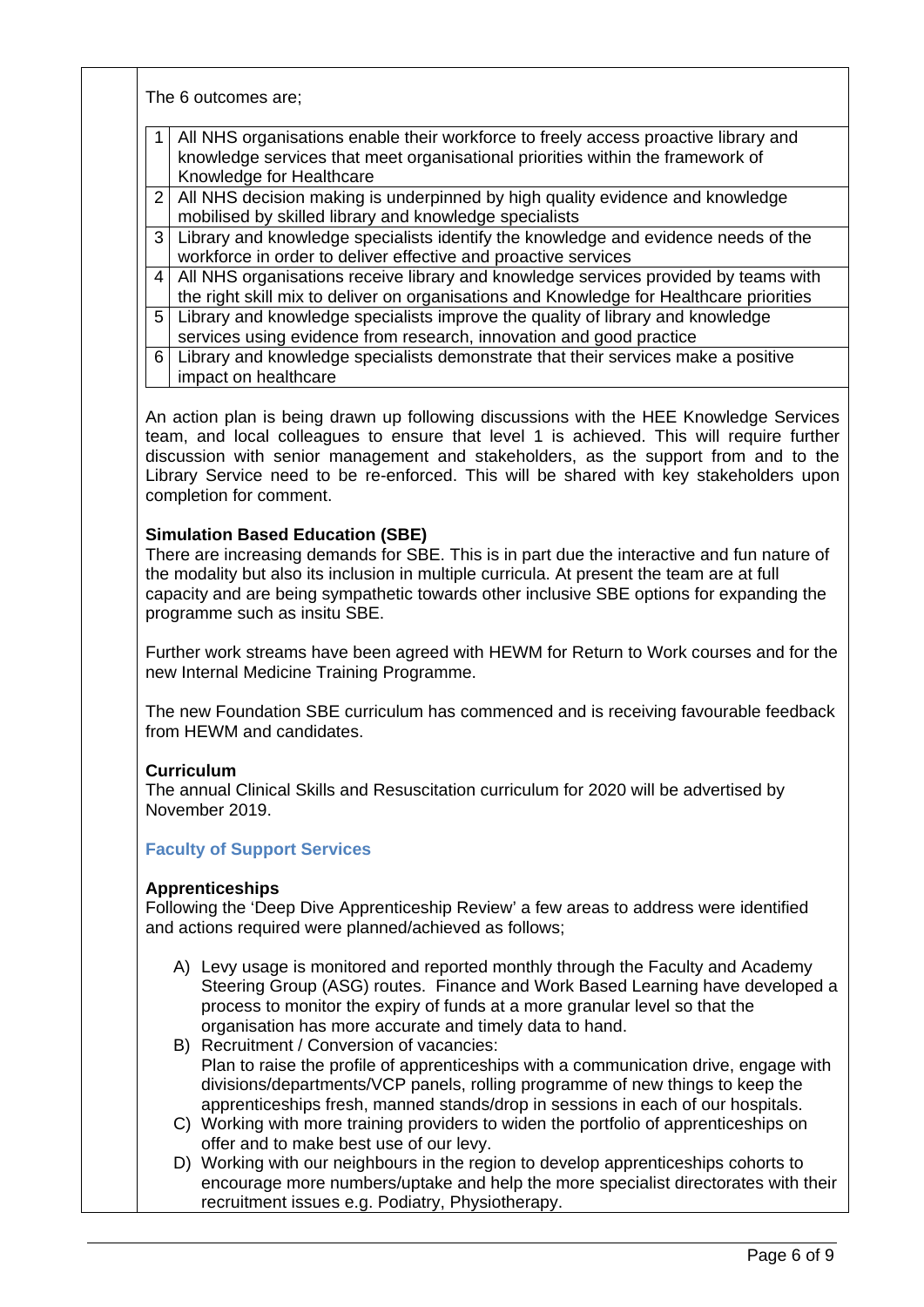E) Review of unsuccessful applicants for apprenticeships to identify any trends around ethnicity and utilise our apprentice champions and forums to better the uptake for Asian and Black Caribbean Ethnic groups.

# **Public Sector Target**

In 18/19 RWT achieved 124 new apprentice starts against a quota of 185. In 19/20 the public sector quota for 19/20 for RWT is 204 apprenticeship starts. As of end of September 74 new starts have been achieved with a projection to achieve 185 by the end of the financial year (19 below target). (This shortfall is due to the lower than expected apprentice vacancies being advertised and the actual recruitment of 5 Trainee Nurse Associates against a plan of 25).



# **Work Experience**

Work Experience activity during the period July to September 2019 is detailed below:

A successful planning morning was held to discuss where the service wanted to be in the next two years and how improvements can be made. A draft two year plan has been drawn up and new branding is being worked on.

- 4 x 1 week work experience placements have taken place for the under 16's involving 48 pupils from 7 different schools. (Thomas Telford, Madeley Academy, Highfields, Wolverhampton Girl's High, Ercall Wood Academy, Colton Hills, Heath Park)
- 1 x 2 day programme for 12 students from Sandwell Academy covering Emergency First Aid Course and Patient Journey
- 73 participants completed observational work experience on the 16+ programme ranging from 1 day to a full week
- A one day programme delivered to 16 children from the Freedom Fostering organisation
- 1 x Princes Trust programme covering Healthcare Assistant roles for 10 participants, 8 of which have since joined the Temporary Staffing Bank after completion.
- 2 x Enable (Learning Disabilities) students commenced work experience on a 2 week programme
- A one day Emergency First Aid session was delivered to 17 students at Heath Park and Coppice Schools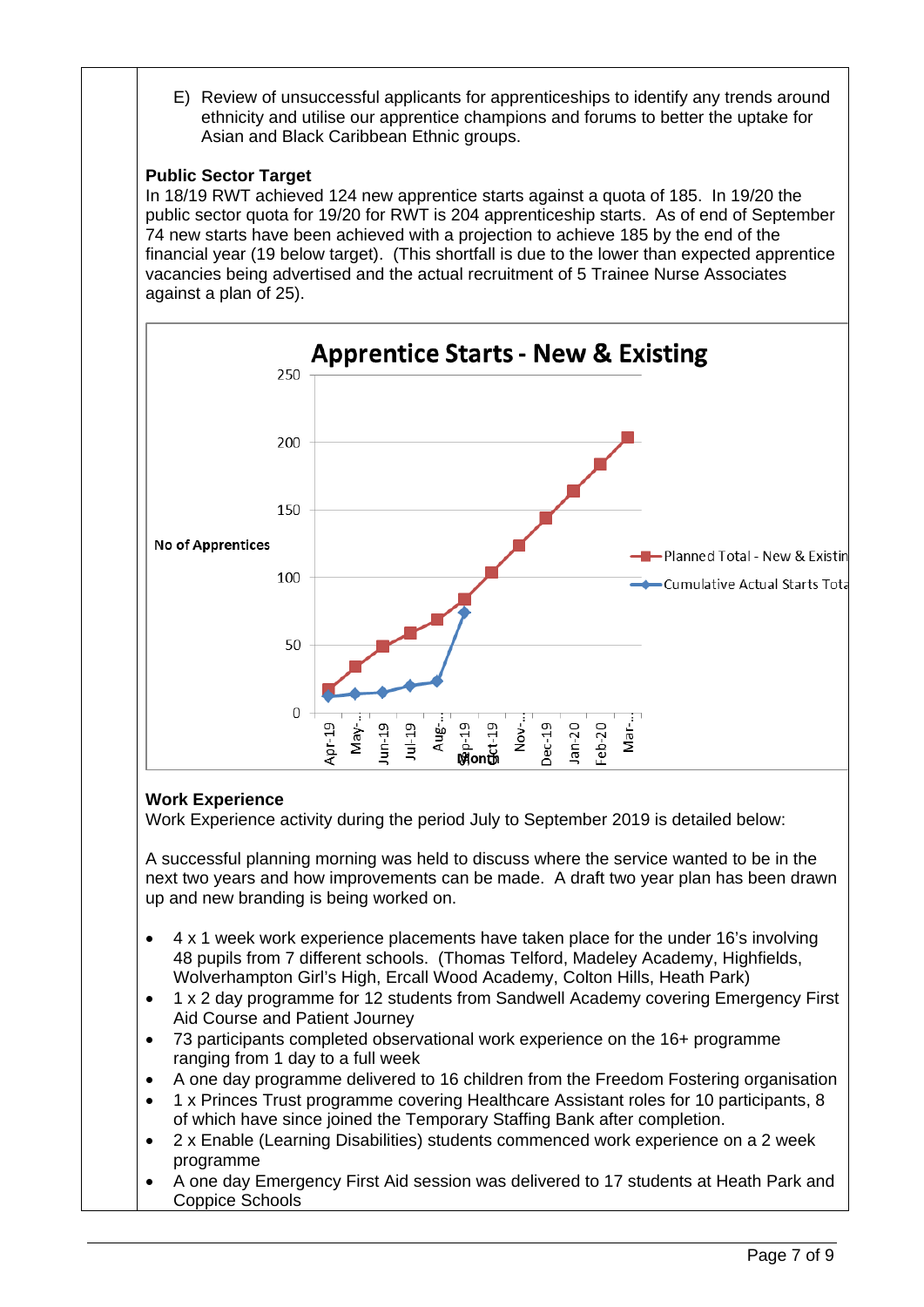**Faculty of Leadership & Management** 

The leadership training delivery for April to September 19 is detailed in the table below all training continues to be evaluated excellently.

| Programme 19/20                         | <b>Number of</b><br><b>Courses for</b><br>the year | <b>Courses</b><br>undertaken to<br>Sept 19 |
|-----------------------------------------|----------------------------------------------------|--------------------------------------------|
| <b>Advanced PCM</b>                     |                                                    |                                            |
| <b>Applied Emotional Intelligence</b>   | 9                                                  |                                            |
| <b>Process Communication Model</b>      | 15                                                 | 9                                          |
| How to be Happy                         |                                                    | 5                                          |
| Management and Leadership Development   | 5                                                  | $\mathcal{P}$                              |
| Introduction to Management & Leadership | $\mathcal{P}$                                      |                                            |
| Leading out of Drama                    |                                                    |                                            |
| Introduction to Coaching                | 6                                                  |                                            |
| <b>PCM Refreshers</b>                   | 6                                                  |                                            |

The Leadership Training Team were shortlisted for an National HR Excellence Award for their flagship PCM programme which saw them attend a prestigious ceremony in London.

#### **Future Developments**

Development of the Aspiring Directorate Manager Talent Pool has been stalled during recent months due to the demands of the CQC inspection, however planning of this programme is still a priority and work will recommence in October. An update will be provided at the next meeting.

#### **Medical Leadership Education**

A dedicated area on the Multi-Disciplinary Leadership Programme webpage has been created which illustrates learning opportunities for

- FY1/2 Leadership
- Senior Medical Staff Induction
- Consultant Development Programme
- Clinical Director Bootcamp

#### **Faculty of Healthcare Science**

- 4 new Scientist Training Programme (STP) students taken on in 19/20 cohort (1 Reconstructive science, 2 Cardiac science, 1 Respiratory and sleep science)
- 1 Higher Specialist Scientist Training student taken on in 19/20 cohort (Clinical Biochemistry)
- Several healthcare science staff are undergoing apprenticeships, including level 4 Healthcare Science Associates (neurophysiology), level 6 Healthcare Science Practitioners (clinical engineering) and Level 7 Senior Leader MBA's.
- HEE have not committed to funding the whole band 6 wage of an STP since the agenda for change uplift occurred. This may result in a reduction of applications for STP posts and subsequently reduced healthcare science trainees, as trusts need to meet the shortfall currently.
- Black Country Pathology Service development is ongoing. Due to this, some posts are not being advertised /refilled. Concerns raised regarding short staffing - resulting in some staff not having appropriate time for training (i.e. leadership and management courses, specialist portfolios etc). There are approximately 70 biomedical scientists across the BCPS who are in the process of completing their specialist portfolio. Short staffing is also resulting in staff not rotating as much which may result in subsequent loss of competence.